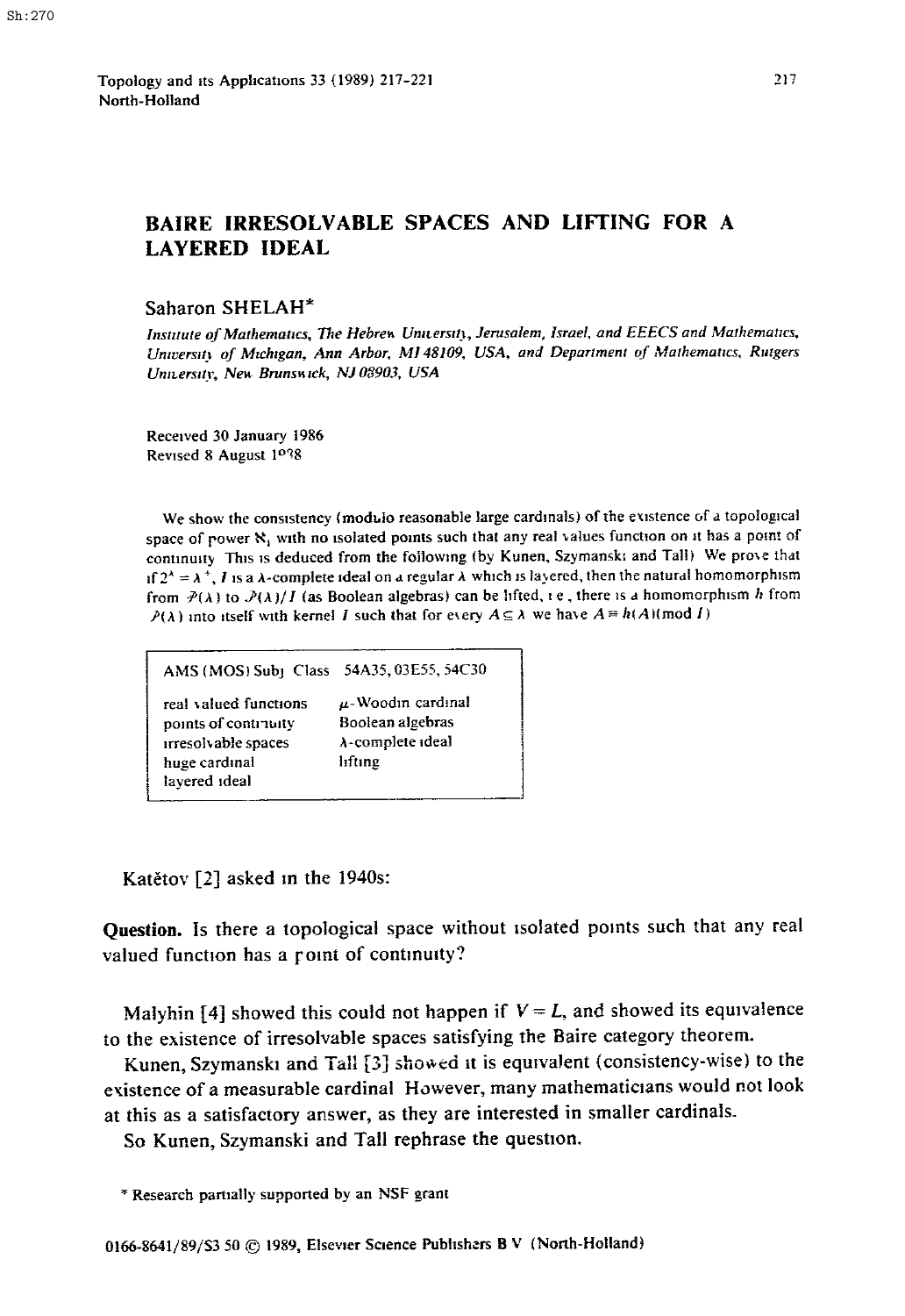Question. Is there such a space of power  $\aleph_1$ ? (and you can ask on  $\aleph_2$ , etc )

They proved that this is equivalent to the existence of an  $\aleph_1$ -complete ideal on  $\omega_1$  with lifting and know it follows from the existence cf an  $\aleph_1$ -complete  $\aleph_1$ -dense ideal on  $\omega_1$ .

Hence they could deduce the consequence from a result of Woodin using a hypothesis  $ZF+DC+ADR+``\theta$  regular". (DC is the axiom of determinancy, see Moschovakis [8] for explanation, if you want to know what this means)

Franek studies this question in his Ph D. thesis (Toronto 83)

The author encounters and solves this problem dunng his visit m Toronto, April 1985, by showing:

( $\epsilon$ ) If I is a  $\lambda$ -complete layered ideal on  $\mathcal{P}(\lambda)$ ,  $2^{\lambda} = \lambda^{\lambda}$ . then  $\mathcal{P}(\lambda)/I$  has lifting.

There are some proofs of consislency of the existence of such ideals By Foreman, Magidor and Shelah  $[1]$ , starting with a huge cardinal we can, by forcing, get for a regular  $\lambda$ , that on  $\lambda^+$  there is a layered normal ideal. By [6] supercompact cardinals suffice for showing the consistency of "GCH + on  $\omega_1$  there is a layered normal ideal" By [7] much weaker large cardinals suffice  $\lambda$  strongly inaccessible with  $\{\kappa < \lambda\}$ . ( $\times$ ), or  $\kappa$  is Woodin is stationary, in ( $\times$ ), and Woodin cardinals (see [9]).

On previous applications of layered ideals on  $\lambda$ ,  $2^{\lambda} = \lambda^{+}$  see [1] (if  $\Diamond_{\lambda}$  there is an ultrafilter D on  $\lambda$  which is not regular, moreover if  $\lambda = \mu^{+}$ , then  $(\lambda)^{\lambda}/D = \lambda^{+}$ and [5] (if  $\lambda = \lambda^{-\lambda}$ , then  $\mathcal{P}(\lambda)/I - \{0/I\}$  is the union of  $\lambda$  filters). Later Woodin gets an  $\aleph_1$ -dense ideal on  $\omega_1$  from huge I thank Toronto General Topology group for their hospitality and the question, a referee for many connections and a referee and Isaac Gorelic for shortening the proof of Fact 7 and Kitty Gubbay for typing it nicely and quickly.

## 1. Definition. For Boolean algebras  $\mathcal{A}, \mathcal{B}$ :

(1)  $\mathcal{A} \subseteq \mathcal{B}$  means  $\mathcal{A}$  is a subalgebra of  $\mathcal{B}$ 

(2)  $\mathcal{A} \leq \mathcal{B}$  means  $\mathcal{A}$  is a subalgebra of  $\mathcal{B}$  and every maximal anticham of  $\mathcal{A}$  is a maximal antichain of  $\mathcal{B}$ .

(3)  $\mathcal{A} \leq \infty$ ,  $\mathcal{B}$  means there are  $\alpha < \lambda$  and  $\mathcal{A}_{\beta} \subseteq \mathcal{A}$  for  $\beta < \alpha$  such that

(i)  $\mathcal{A}=\bigcup_{B\subseteq\mathcal{A}}\mathcal{A}_B$ , moreover for every finite  $A\subseteq\mathcal{A}$  for some  $\beta, A\subseteq\mathcal{A}_\beta$ 

(ii) 
$$
\mathcal{A}_{\beta} < \circ \mathcal{B}
$$
 for each  $\beta < \alpha$ .

(4) for  $\lambda$  a cardinal,  $\mathcal{P}(\lambda)$  is the boolean algebra of subsets of  $\lambda$ 

**2. Definition.** For I an ideal on  $\lambda$  (i.e., of  $\mathcal{P}(\lambda)$ ) let  $\mathcal{B}^1 = \mathcal{P}(\lambda)/I$ 

**3. Definition.** If  $\mathcal{B}$  is a Boolear algebra of power  $\lambda^{\dagger}$ ,  $\lambda$  regular,  $\mathcal{B}$  is called  $\lambda$ -layered if for every (=some) representation of  $\mathcal{B}$  as  $\bigcup_{z \in \Lambda^+} \mathcal{B}_z$ ,  $\mathcal{B}_z$  increasing continuous,  $||\mathcal{B}_{\zeta}|| \leq \lambda$ , the set  $\{\delta \leq \lambda^+ : \text{cf } \delta = \lambda \Rightarrow \mathcal{B}_{\zeta} \leq \delta \}$  contains a closed unbounded set.

Sh:270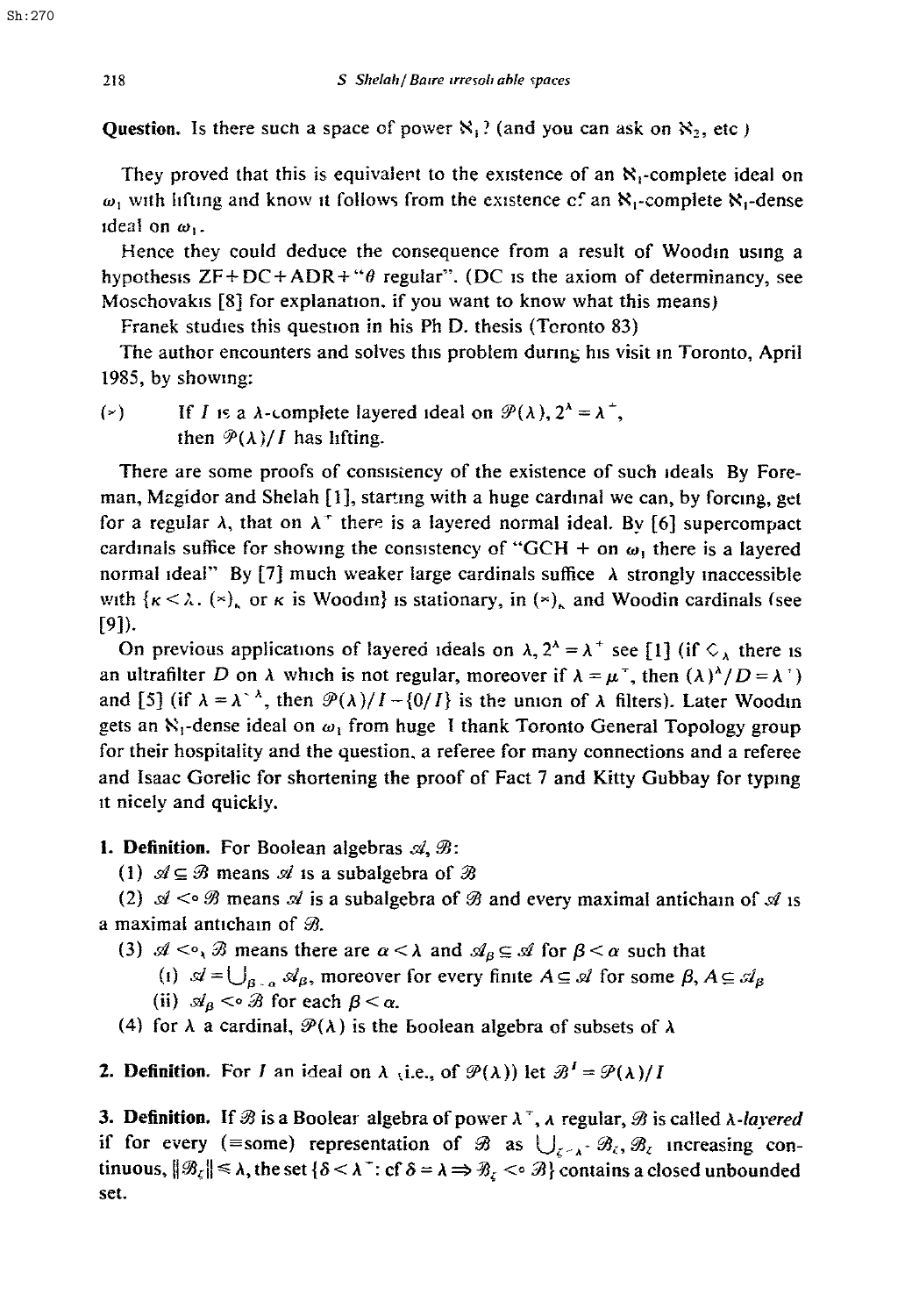**4. Definition.** We say (for *I* an ideal on  $\lambda$ ) that  $\mathcal{B}^I \stackrel{\text{def}}{=} \mathcal{P}(\lambda)/I$  lifts if there is a homomorphism h from  $\mathcal{B}^T$  into  $\mathcal{P}(\lambda)$  such that for  $A \subseteq \lambda$ , we have  $h(A/I) \in A/I$ , i.e,  $(h(A/I)-A)\cup (A-h(A/I))\in I$ 

**5. Theorem.** If  $\lambda$  is regular,  $2^{\lambda} = \lambda^+$ , I a  $\lambda$ -complete ideal on  $\lambda$  and  $\mathcal{P}(\lambda)/f$  *is*  $\lambda$ -layered, *then*  $\mathcal{P}(\lambda) / I$  *lifts* 

We first prove some facts.

**6. Fact.** If  $\lambda$  is regular,  $\mathcal{A}_1 < \circ \mathcal{B}$  for  $\iota < \alpha$ ,  $\alpha < \lambda$ ,  $\mathcal{A}_i$  increasing in i, then  $\bigcup_{i\leq \alpha} \mathcal{A}_i \leq \circ_{\lambda} \mathcal{B}.$ 

**Proof.** Immediate  $\Box$ 

7. Fact. If  $A_0 < \infty$   $\mathcal{B}, x \in \mathcal{B}, \mathcal{A}_1 = \langle \mathcal{A}_0, x \rangle$  (the subalgebra of  $\mathcal{B}$  generated by  $\mathcal{A}_0, x$ ), *then*  $\mathcal{A}_1 < \circ \mathcal{B}$ 

**Proof.** Clearly  $\mathcal{A}_1 \subseteq \mathcal{B}$  Let  $\{a_i : i \leq j\}$  be a maximal antichain of  $\mathcal{A}_1$ .

W 1 o.g.  $(\forall i)$  [ $a_i \leq x \vee a_j \leq 1-x$ ]; hence there is  $c_i \in \mathcal{A}_0$  such that  $a_i \in \{c_i \cap x, c_i - x\}$ . W.l.o g for some  $j(1) \le j$ .  $a_i = c_i \cap x$  for  $i \le j(1)$ ,  $a_i = c_i - x$  for  $j(1) \le i \le j$ 

Suppose  $y_0 \in \mathcal{B}$ ,  $y_0 > 0$ ; w l o g  $y_0 \le \tau$  Clearly  $K_0 \stackrel{\text{def}}{=} \{b \in \mathcal{A}_0 : b > 0 \text{ and } \vee \ldots \}$ or  $\bigwedge_{i\leq l} b\cap c_i = 0$ } is a dense subset of  $\mathcal{A}_0$ , hence there is  $K \subseteq K_0$  which is a maximal anticham of  $\mathcal{B}$ . As  $\mathcal{A}_0 \leq \mathcal{B}$  for some  $b \in K$ , we have  $b \cap y_0 \neq 0$ . As we assumed  $y_0 \le x$ , we have  $b \cap x \ne 0$ . Now  $b \cap x \in \mathcal{A}_1$  cannot be disjoint to every  $a_i$  ( $i < j$ ) [as  $\{a_i : i < j\}$  is a maximal antichain of  $\mathcal{A}_1$  so there is  $i < j$  such that  $b \cap x \cap a_i \neq 0$ , so necessarily  $1 \le i(1)$  and  $a_i = c_i \cap x$  So  $b \cap c_i \ne 0$  hence (as  $b \in K \subseteq K_0$ )  $b \le c_i$ , so  $y_0 \cap a_i = y_0 \cap (x \cap c_i) = y_0 \cap c_i \ge y_0 \cap b > 0.$ 

**8. Fact.** *If*  $\mathcal{A} \leq \emptyset$ ,  $A \subseteq \mathcal{B}$ ,  $|A| < \lambda$ ,  $\mathcal{A}' = \langle \mathcal{A}, A \rangle$ , then  $\mathcal{A}' < \emptyset$ ,  $\mathcal{B}$ .

**Proof.** The family of finite subsets of  $A$ ,  $\{A_{\gamma} : \gamma < \gamma^0\}$  has cardinality  $\langle \lambda \rangle$ . Let  $\mathcal{A} =$  $\bigcup_{\zeta \leq \xi} \mathcal{A}_{\zeta}, \xi \leq \lambda$  exemplify Definition 1(3). Now  $\{\langle A_{\gamma}, \mathcal{A}_{\zeta}\rangle : \gamma \leq \gamma^0, \zeta \leq \xi\}$  exemplifies  $\mathscr{A}'<\circ_{\lambda}\mathscr{B}$  (clearly every finite subset of  $\mathscr{A}'$  is included in one of them, and  $\langle A_{\gamma}, \mathcal{A}_{\zeta} \rangle < \circ \mathcal{B}$  by Fact 7 (by induction on  $|A_{\gamma}|$ ).  $\square$ 

**9. Conclusion.** If  $|\mathcal{B}| = \lambda^+$  ( $\lambda$  *regular) and*  $\mathcal{B}$  *is*  $\lambda$ *-layered, then we can find*  $\mathcal{B}_\zeta$  for  $\zeta < \lambda^+$  such that  $\mathcal{B} = \bigcup_{\zeta < \lambda^+} \mathcal{B}_{\zeta}, \|\mathcal{B}_0\| = 2$ ,  $\mathcal{B}_{\zeta}$  increasing continuous,  $\mathcal{B}_{\zeta} < \infty$ ,  $\mathcal{B}$  and  $\mathscr{B}_{\ell+1} = \langle \mathscr{B}_{\ell}, x_{\ell} \rangle$ .

**Proof.** Let  $\langle \mathcal{B}_{\zeta} < \lambda^+ \rangle$  be such that  $\mathcal{B} = \bigcup_{\zeta < \lambda^+} \mathcal{B}_{\zeta} \|\mathcal{B}_{\zeta}\| \leq \lambda$ ,  $\mathcal{B}_{\zeta}$  increasing continuous. As  $\mathcal B$  is  $\lambda$ -layered we know that for some closed unbounded  $C \subseteq$  $\lambda^+$ ,  $(\forall \zeta \in C)$ [cf  $\zeta = \lambda \Rightarrow \mathcal{B}_{\zeta} < \infty$ ]. By thinning the sequence  $\langle \mathcal{B}_{\zeta} : \zeta < \lambda^+ \rangle$  we can assume  $\mathscr{B}_0 \leq \mathscr{B}, \mathscr{B}_{\zeta+1} \leq \mathscr{B}$ , and cf  $\zeta = \lambda \Rightarrow \mathscr{B}_{\zeta} \leq \mathscr{B}$ . So by Fact 6  $(\forall \zeta) \mathscr{B}_{\zeta} \leq \varphi_{\lambda} \mathscr{B}$ .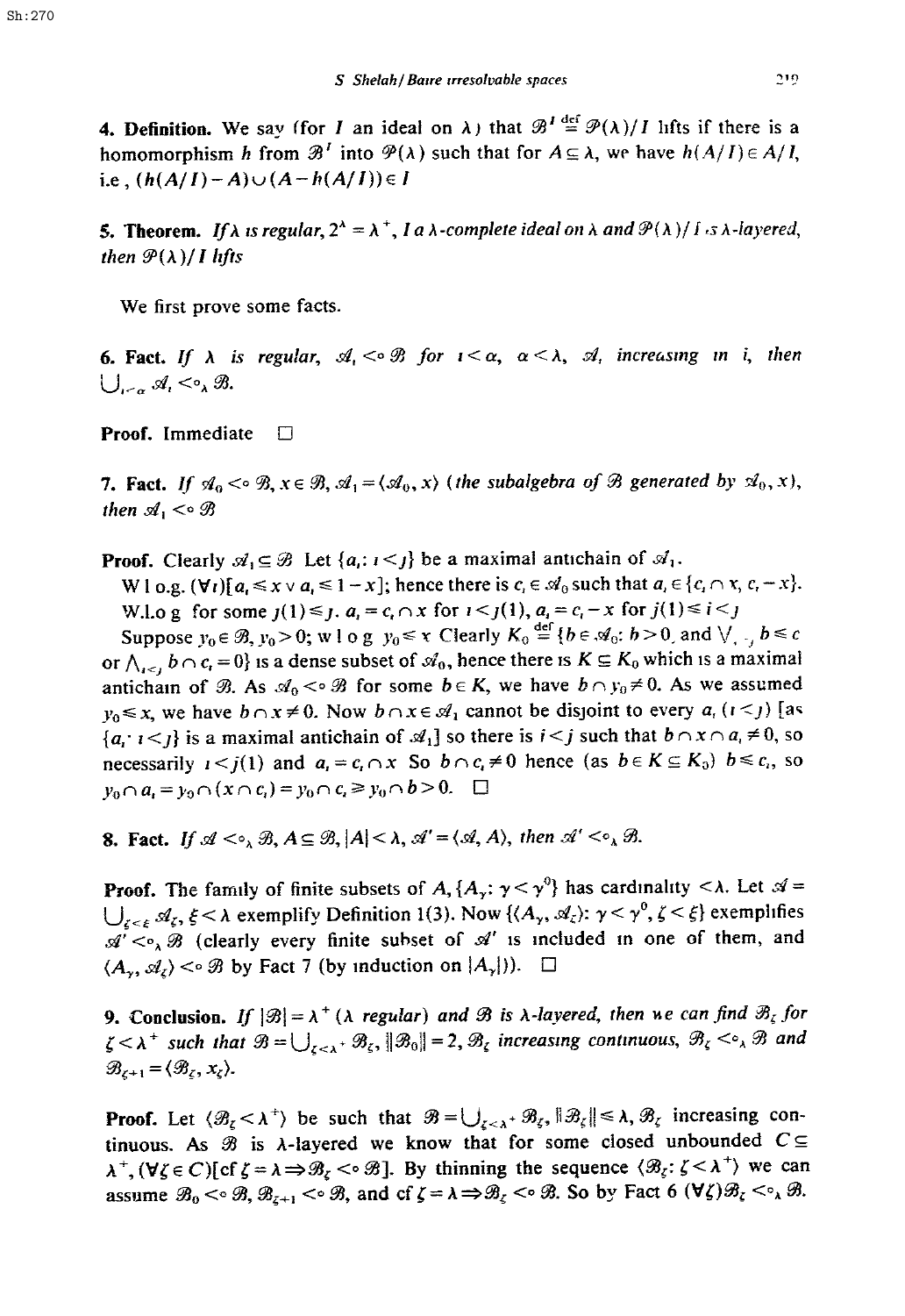W.l.o g.  $\mathcal{B}_0 = \{0, 1\}$ . let  $\|\mathcal{B}_{\zeta-1}\| = \{x_i^{\zeta}: i < \lambda\}$ , let  $\mathcal{B}_{\zeta}^{\prime}$  be defined oy  $\mathcal{B}_{0}^{\prime} = \mathcal{B}_{0}$ ,  $\mathcal{B}_{\lambda \zeta + i} =$  $\langle \mathcal{B}_{\zeta}, \{x_i^{\zeta} \mid i \leq j\} \rangle$  for  $j < \lambda$  ( $\lambda \zeta$  ordinal multiplication) Clearly  $\mathcal{B}_{\zeta}$  is increasing continuous,  $\bigcup_{\varepsilon \in \Lambda} \mathcal{B}'_k = \mathcal{B}, \mathcal{B}'_0 = \{0, 1\}$ .  $\mathcal{B}'_{\varepsilon+1} = \langle \mathcal{B}'_{\varepsilon}, \lambda_{\varepsilon} \rangle$  for appropriate  $x_{\varepsilon}$ . Why  $\mathcal{B}'_t \leq \circ_{\lambda} \mathcal{B}$ ? By Fact 8  $\Box$ 

**Proof of Theorem 5.** By Conclusion 9,  $\mathcal{B}'$  can be represented as  $\bigcup_{z\geq 1}$   $\mathcal{B}'_z$ ,  $\mathcal{B}'_z$ increasing continuous (in  $\zeta$ )  $||\mathcal{B}_0^I|| = 2$ ,  $\mathcal{B}_{\zeta-1}^I = \langle \mathcal{B}_{\zeta}^I, x_{\zeta} \rangle$ ,  $B_{\zeta}^I < \circ_{\lambda} \mathcal{B}$ . We define by induction on  $\zeta < \lambda^-$  a homomorphism  $h_\zeta$  from  $\mathcal{B}_\zeta^I$  into  $\mathcal{P}(\lambda)$  such that  $h_\zeta(A/I) \in A/I$ , *Le.*  $(h_r(A/I))/I = A/I$  and such that  $h_r$  is increasing continuous (in  $\zeta$ ) This suffices, as then  $\bigcup_{z\in A^+} h_z$  is a lifting as desired

For  $\zeta = 0$ ,  $\zeta$  limit we have no problem. For  $\zeta + 1$ ,  $h_{\zeta}$  defined Let  $x_{\zeta} = A_{\zeta}/I$ . It suffices to find  $A'_{\zeta} \in \mathcal{B}(\lambda)$  such that. (i)  $A'_r/I = A_r/I$ , (ii)  $y \in \mathcal{B}_c$   $\rightarrow \cap x_c = 0 \Rightarrow A'_c \cap h_c(y) = 0$  (the empty set). (iii)  $y \in \mathcal{B}_z$ ,  $y \leq x_z \Rightarrow (\lambda - A'_z) \cap h_z(y) = 0$ Let

$$
Q_{\zeta}^+ = \{ y \in B_{\zeta} \mid y \le x_{\zeta} \text{ (in } B_{\zeta}) \}, \qquad Q_{\zeta}^- = \{ y \in \mathcal{B}_{\zeta} \cdot y \cap x_{\zeta} = 0 \text{ (in } B_{\zeta}) \}
$$

Let

$$
A_{\zeta}^{0} = A_{\zeta}, \qquad A_{\zeta}^{1} = A_{\zeta}^{0} - \bigcup \{h(j), j \in Q_{\zeta}^{-}\}, \qquad A_{\zeta}^{2} = A_{\zeta}^{1} \cup \bigcup \{h(y) \ y \in Q_{\zeta}^{+}\}
$$

Now  $A_{\zeta}^2$  satisfies (iii) trivially. It satisfies (ii) as  $y \in Q_{\zeta}^T \wedge z \in Q_{\zeta}^- \Rightarrow y \cap z = 0 \Rightarrow$  $h(y) \cap h(z) = 0$ , hence  $z \in Q_{\zeta}^- \Rightarrow h(z) \cap A_{\zeta}^2 = h(z) \cap A_{\zeta}^1$ , which is  $\emptyset$  by  $A_{\zeta}^1$ 's definition. What about  $(i)$ ? We shall prove:

(a)  $A_{\ell}^0/I = A_{\ell}^1/I$ ,

(b)  $A^1_I/I = A^2_I/I$ .

This suffices, and the two proofs are the same so we prove (a)

To prove (a) it suffices to prove:

$$
A_{\zeta}^{0} \cap \bigcup \{h(y): y \in Q_{\zeta}^{-}\} \in I
$$

As  $\mathcal{B}_{\zeta} \leq \gamma \mathcal{B}_{\zeta}$ , there are  $\alpha_{\zeta} \leq \lambda$  and  $\mathcal{B}_{\zeta, \gamma}$ ,  $\gamma \leq \alpha_{\zeta}$ , such that  $\mathcal{B}_{\zeta} = \bigcup_{\gamma \geq \alpha_{\zeta}} \mathcal{B}_{\zeta, \gamma}$ ,  $\mathcal{B}_{\xi}$  < $\sim$   $\mathcal{B}$  As *I* is  $\lambda$ -complete it suffices to prove for each  $\gamma$ 

$$
A_{\epsilon}^{0} \cap \bigcup \{h(y): y \in Q_{\epsilon}^{-} \cap \mathcal{B}_{\epsilon} \cup \epsilon\} \in I.
$$

Call this set *Y*, suppose  $Y \notin I$ , so  $Y/I \in \mathcal{B}$ ,  $Y/I > 0$ <sub>*x*</sub> in  $\mathcal{B}$ . As  $\mathcal{B}_{\zeta} \leq \mathcal{B}$  there  $i \in \mathcal{B}_{\zeta,\gamma}, t>0$ , such that  $(\forall s)[s \in \mathcal{B}_{\zeta,\gamma} \land 0 < s \leq t \Rightarrow s \land Y/I \neq 0$  in  $\mathcal{B}$ ]. As  $Y/I \leq A_{\xi}^0/I = x_{\xi}$ , clearly  $(\forall s \in \mathcal{B}_{\xi}^0)(0 < s \leq t \Rightarrow s \cap x_{\xi} \neq 0)$  hence  $(\forall s \in \mathcal{B}_{\xi}^0)$  $(0 < s \le t \Rightarrow s \notin Q_{\zeta}^{-1})$  hence (as  $Q_{\zeta}^{-1}$  is downward closed)  $z \in Q_{\zeta}^{-1} \Rightarrow t \cap z = 0$  hence (by the induction hypothesis)  $h(t) \cap h(z) = \emptyset$  for  $z \in Q_{\zeta}^- \cap \mathcal{B}_{\zeta}$  hence  $h(t) \cap$  $\bigcup \{h(z): z \in Q^-_{\zeta} \cap \mathcal{B}_{\zeta} \} = \emptyset$ , but Y is included in the latter set so  $h(t) \cap Y = \emptyset$ .